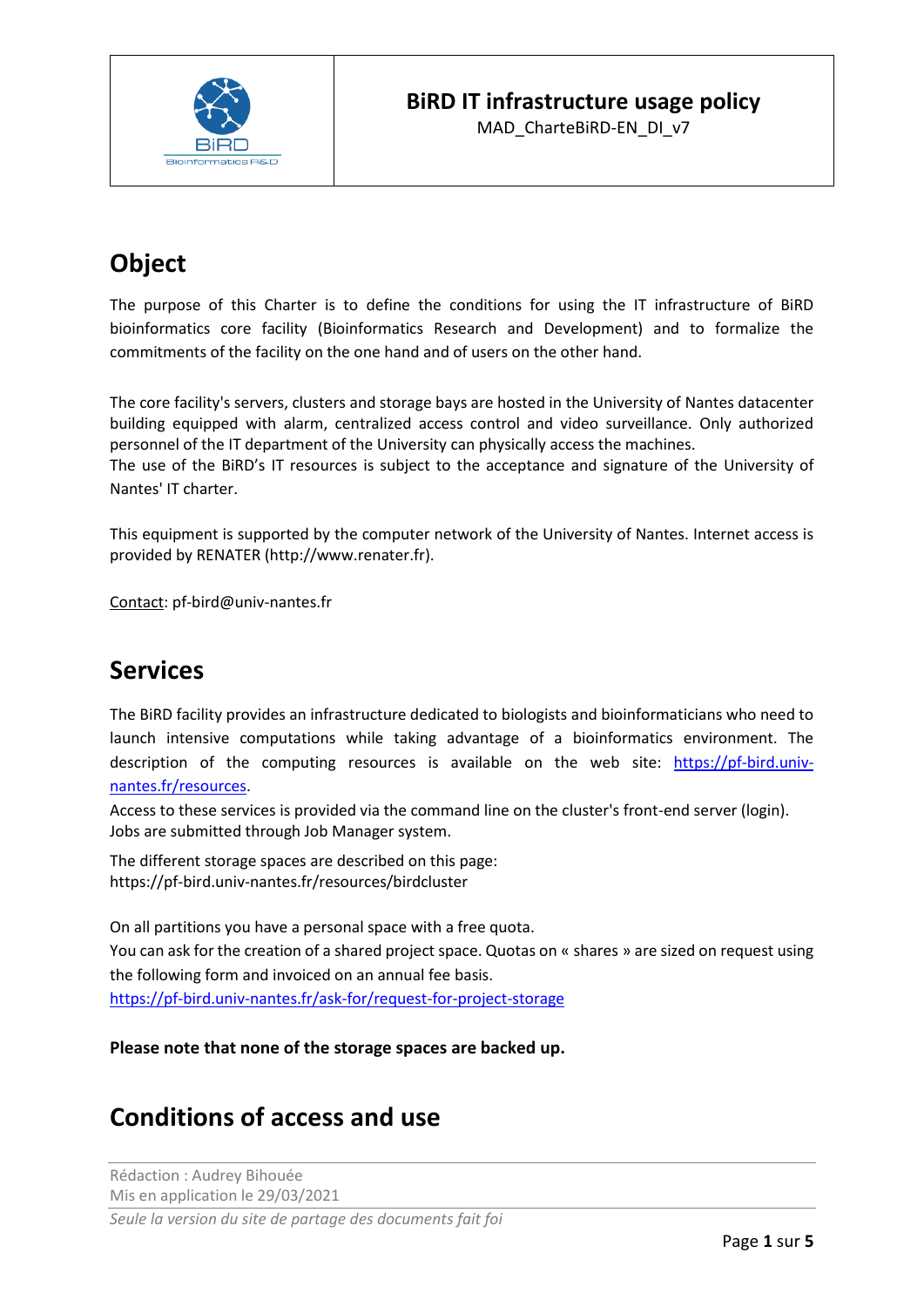#### *Accounts*

Access to the BiRD infrastructure requires the creation of a user account, after approval of this Charter. Accounts are strictly personal, non-transferable, temporary and linked to a structure (Unit, research team, company, etc.).

The accounts are opened for the current calendar year and are renewable annually. An automatic account expiration system sends each user an email for account renewal.

An account may be closed at any time on request of the user or in the event of non-compliance with the Charter.

The use of resources is intended only for professional activities that comply with the legislation and comply with the missions of the BiRD core facility, namely the development of databases and bioinformatics tools and the execution of experimental intensive computing campaigns for data processing and analysis in bioinformatics. The use of resources for private purposes is strictly forbidden.

The conditions of access are different between academic structures and private companies. When creating your account, you are asked to indicate if you work for a company or for an academic structure.

#### *Use of resources*

The submission of command line jobs is delegated to a scheduler. From the front-end server, the programs must be encapsulated in an interactive or submission script. Any program launched directly on the front server or nodes is not allowed and will result in the task being deleted without notice by the administrators and possibly the account being suspended in the event of intentional recurrence.

#### *Safety and security*

Access to computing resources is secure: the computing job submission tool (SGE) is only accessible through SSH (Secure Shell: authenticated, encrypted communications).

When creating an account, users are asked to change their password by contributing to the security of the platform. The University's password definition policy prevails:

- it must be different from your username,
- it must be at least 7 characters long.
- it must contain at least 3 different characters,
- it must not contain accented characters,
- it must not belong to the dictionary.

User disk spaces are configured by default to be read/write accessible only to the holders of the associated computer account, except for the system administrators (who are responsible for the infrastructure proper functioning and availability). BIRD administrators use Linux permissions and access control lists (ACLs) to ensure that only people associated to a project have access to the directories containing the corresponding data.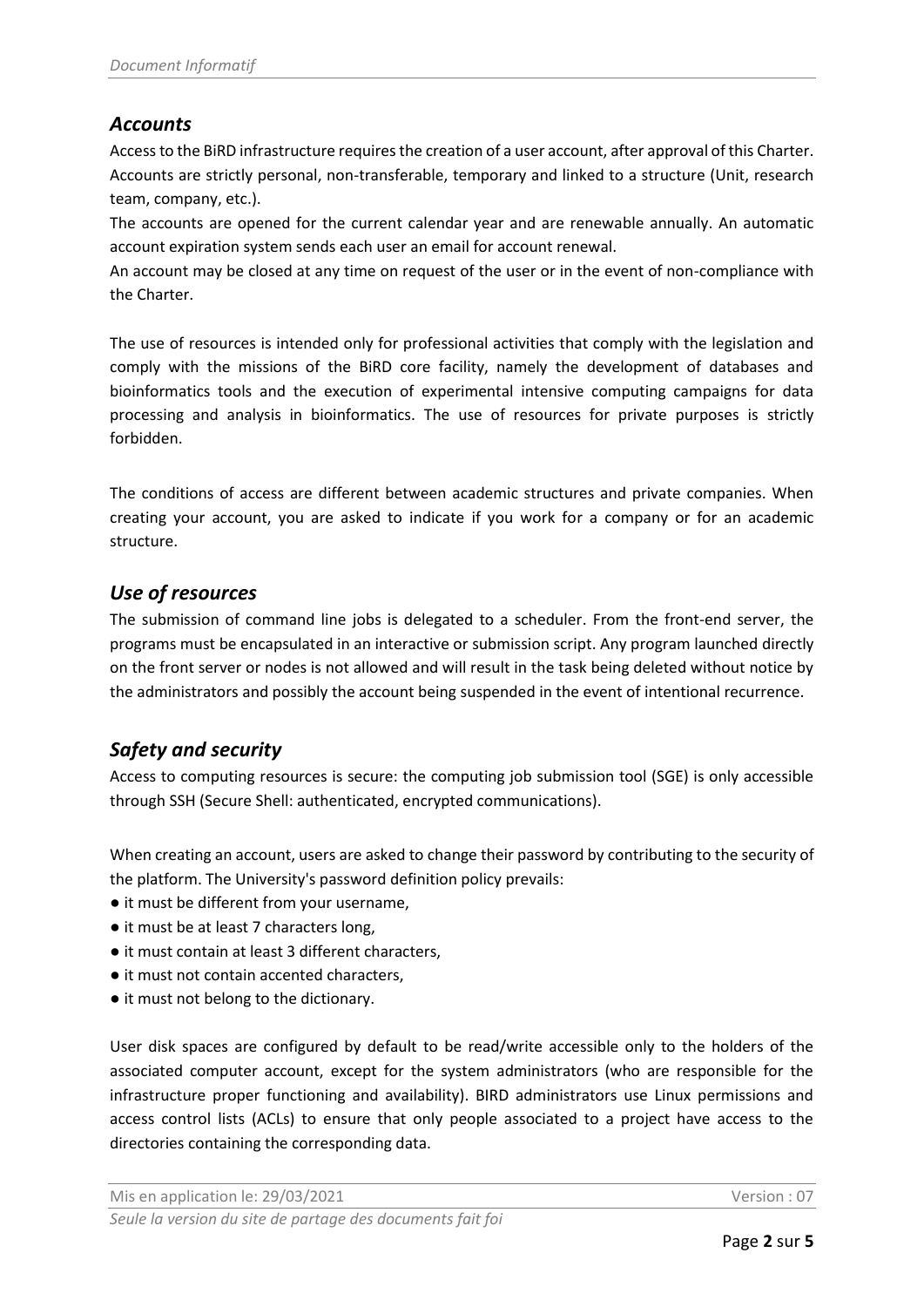Project spaces are shared with group members identified by the project leader. Users are responsible for positioning UNIX permissions on their directories and files. Under no circumstances can the core facility be held responsible for any misconfiguration of UNIX rights.

#### *Data transfer*

Data transfer between the user's workstation and the front-end server is done by the secure protocol (authentication, encryption) SFTP (SSH File Transfer Protocol). To do this, the scp command from a terminal or a software client such as FileZilla is recommended.

#### *Software installation*

Users are free to install on their disk space software necessary for bioinformatics activities, in compliance with the legislation in use. The installation of software for multiple users can only be done by the platform administrators and must be discussed beforehand.

### **Engagements**

#### *Supervision*

Administrators have a responsibility to ensure the proper functioning of computer, hardware and software resources. They are entitled to take the necessary measures to remedy any malfunction or safety risk.

The platform is committed to minimizing service interruptions and ensuring the best availability of the cluster. In the event of a necessary interruption for hardware or system updates, users are notified as soon as possible.

All connections or attempts are recorded and logged.

In the event of non-compliance with this Charter, the core facility may remove access to resources and stop IT processes without notice.

## **Confidentiality**

To ensure the good performance and availability of the platform, the directors may take all necessary measures to assume their responsibility while respecting the obligation of professional discretion. They must not disclose information that they have come to know in the course of their duties (respect for confidentiality).

**BiRD is not authorized to host healthcare data, industrial data or more generally data of a confidential nature and of high importance.** In this context, the users of the infrastructure are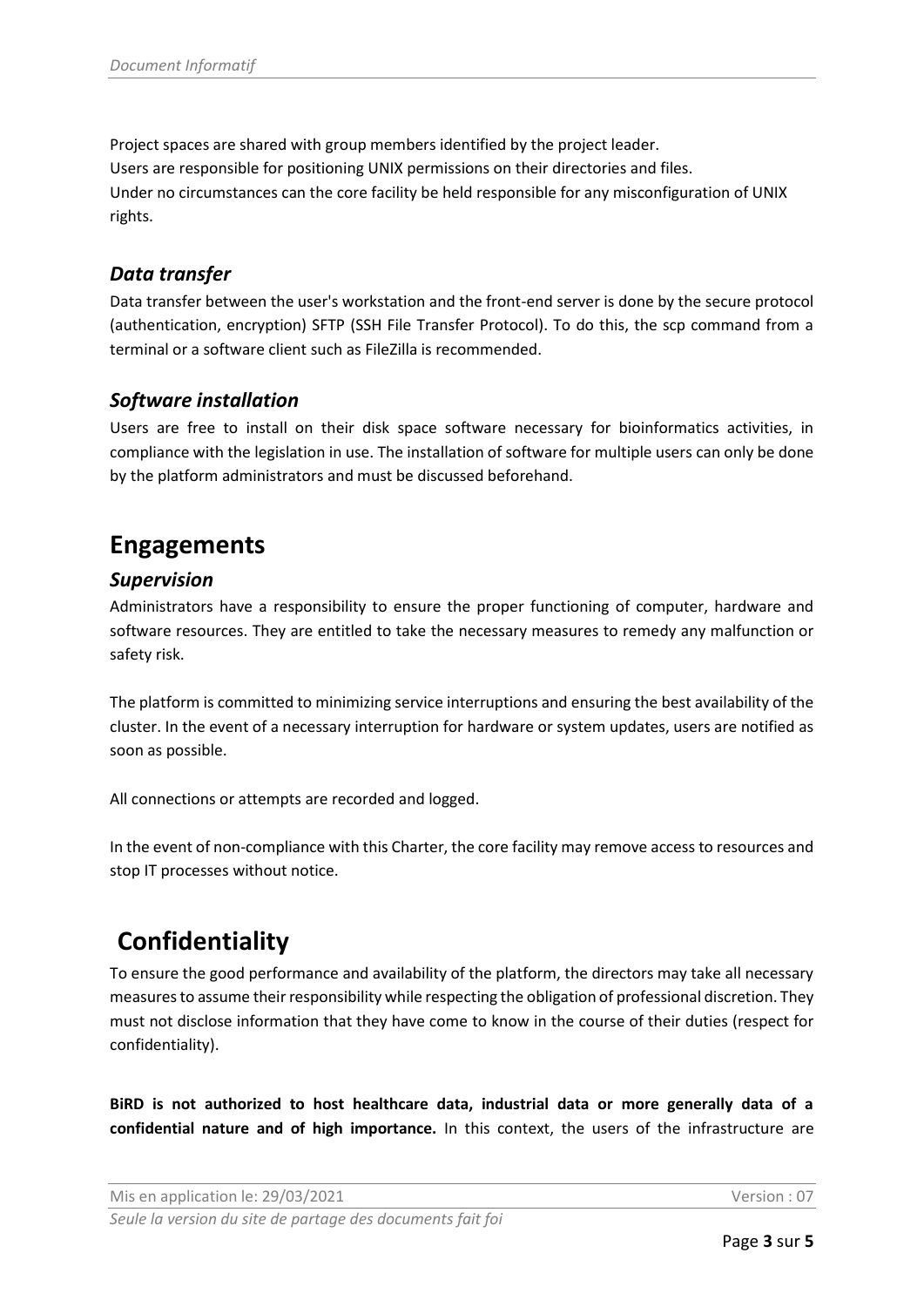responsible for compliance with the ethical framework and the law in vigor: they must rely on the approval of the Comité de Protection des Personnes (CPP), the Comité Consultatif sur le Traitement de l'Information en matière de Recherche dans le domaine de la Santé (CCTIRS), the Commission Nationale Informatique et Libertés (CNIL).

BiRD undertakes to comply with its obligations under the applicable legislation on the protection and processing of personal data, in particular Regulation (EU) 2016/679 of the European Parliament and of the Council of 27 April 2016 applicable from 25 May 2018 (RGPD) and Law No. 78-17 of 6 January 1978 on data processing, files and freedoms.

When applying for an account, the user is asked to choose whether he/she wishes to receive the newsletter and the annual satisfaction survey. The user has the right to access, update or delete its personal data and has the possibility to unsubscribe using a link at the bottom of the News. The only purpose of the personal information collected is to manage the database of cluster access accounts and our communication actions (newsletter and satisfaction survey). The data collected is only intended for the BIRD's own use and will be kept for the duration of your account on the cluster.

## **Pricing**

A rate is in place for share storage requests exceeding 200Gb (and up to 20Tb) depending on the quota requested through the form on the website (https://pf-bird.univ-nantes.fr/ask-for/storage). Academic fees are available on the website. Private rates are available on request.

For requests over 20TB users should contact the facility to discuss the terms and conditions.

The monthly fee is based on the quotas requested during the year. (Ex: 10TB for 8 months, and 15TB for 4 months). Quota changes are possible on request for the following month. Invoicing will be established over a one-year period from June to May (based on the year's quotas).

The core facility reserves the right to apply an update of its rates during the year. A period of one month will be respected between the date of communication of the new rates and their application.

## **Valorization, intellectual property**

In the context of scientific collaboration between users and facility staff, a collaboration contract must be negotiated in good faith between the parties. The intellectual property of the results produced by the platform will be subject to the terms of the collaboration agreement. When the use of the platform is made without a collaboration contract, the staff cannot make any intellectual property claim on the results produced.

The authors undertake to thank BiRD in their publications and communications, when they have used the core facility resources or expertise, in the following way: